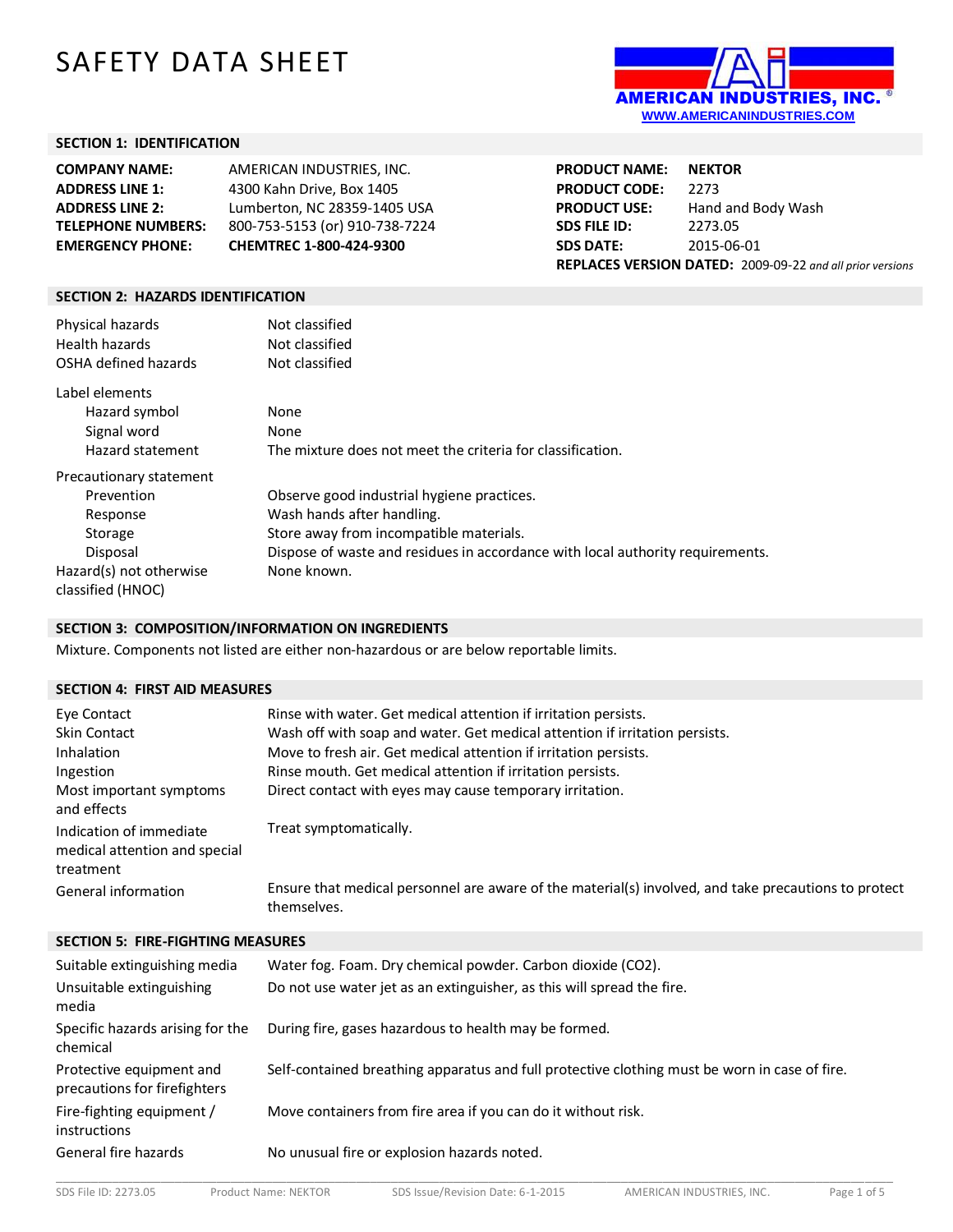|                                                                                                                                     | <b>SECTION 6: ACCIDENTAL RELEASE MEASURES</b>                                                                                                                                                                                                                                                                                                                                                                                                                                                                                                   |  |  |  |
|-------------------------------------------------------------------------------------------------------------------------------------|-------------------------------------------------------------------------------------------------------------------------------------------------------------------------------------------------------------------------------------------------------------------------------------------------------------------------------------------------------------------------------------------------------------------------------------------------------------------------------------------------------------------------------------------------|--|--|--|
| Personal precautions, protective<br>equipment and emergency procedures.<br>Methods and materials for containment<br>and cleaning up | Isolate area. Keep unnecessary personnel away. Use personal protection as recommended<br>in Section 8 of the SDS.<br>SMALL SPILLAGE: Absorb spillage with suitable absorbent material.<br>LARGE SPILLS: Absorb spill with vermiculite or other inert material, then place in a<br>container for chemical waste. After removal flush contaminated area thoroughly with<br>water.                                                                                                                                                                 |  |  |  |
| Environmental precautions                                                                                                           | Avoid discharge into drains, water courses or onto the ground.                                                                                                                                                                                                                                                                                                                                                                                                                                                                                  |  |  |  |
| <b>SECTION 7: HANDLING AND STORAGE</b>                                                                                              |                                                                                                                                                                                                                                                                                                                                                                                                                                                                                                                                                 |  |  |  |
| Precautions for safe handling<br>Conditions for safe storage, including any<br>incompatibilities                                    | Observe good industrial hygiene practices.<br>Store in original tightly closed container. Store away from incompatible materials (see<br>Section 10 of the SDS).                                                                                                                                                                                                                                                                                                                                                                                |  |  |  |
| SECTION 8: EXPOSURE CONTROLS/PERSONAL PROTECTION                                                                                    |                                                                                                                                                                                                                                                                                                                                                                                                                                                                                                                                                 |  |  |  |
| Occupational exposure limits<br><b>Biological limit values</b><br>Exposure guidelines<br>Appropriate engineering controls           | No exposure limits noted for ingredient(s).<br>No biological exposure limits noted for the ingredient(s).<br>Good general ventilation (typically 10 air changes per hour) should be used. Ventilation<br>rates should be matched to conditions. If applicable, use process enclosures, local exhaust<br>ventilation, or other engineering controls to maintain airborne levels below recommended<br>exposure limits. If exposure limits have not been established, maintain airborne levels to<br>an acceptable level. Provide eyewash station. |  |  |  |
| Individual protection measures                                                                                                      |                                                                                                                                                                                                                                                                                                                                                                                                                                                                                                                                                 |  |  |  |
| Eye/face protection<br>Skin protection<br>Respiratory protection<br>Thermal hazards<br>General hygiene considerations               | Wear safety glasses with side shields (or goggles).<br>Gloves are recommended for prolonged use. Applicable for industrial settings only. Wear<br>suitable protective clothing.<br>In case of insufficient ventilation, wear suitable respiratory equipment.<br>Wear appropriate thermal protective clothing, when necessary.<br>Always observe good personal hygiene measures, such as washing after handling the<br>material and before eating, drinking, and/or smoking. Routinely wash work clothing and                                    |  |  |  |
|                                                                                                                                     | protective equipment to remove contaminants.                                                                                                                                                                                                                                                                                                                                                                                                                                                                                                    |  |  |  |

## **SECTION 9: PHYSICAL AND CHEMICAL PROPERTIES**

| Liquid<br>Form                                         |  |
|--------------------------------------------------------|--|
| White<br>Color                                         |  |
| Almond<br>Odor                                         |  |
| Odor threshold<br>Not available                        |  |
| pH (concentrate)<br>7.0                                |  |
| Melting point/freezing point<br>Not available          |  |
| 212 °F (100 °C)<br>Initial Boiling point/boiling range |  |
| None to boiling<br>Flash point                         |  |
| Not available<br><b>Evaporation Rate</b>               |  |
| Flammability (Solid, Gas)<br>Not available             |  |
| Upper/lower flammability limits<br>Not available       |  |
| Equal to water<br>Vapor pressure                       |  |
| Equal to water<br>Vapor density                        |  |
| Relative density<br>$1.03 + 0.01$                      |  |
| 75 °F (23.89 °C)<br>Relative density temperature       |  |
| Solubilities<br>Completely soluble                     |  |
| <b>Partition Coefficient:</b><br>Not available         |  |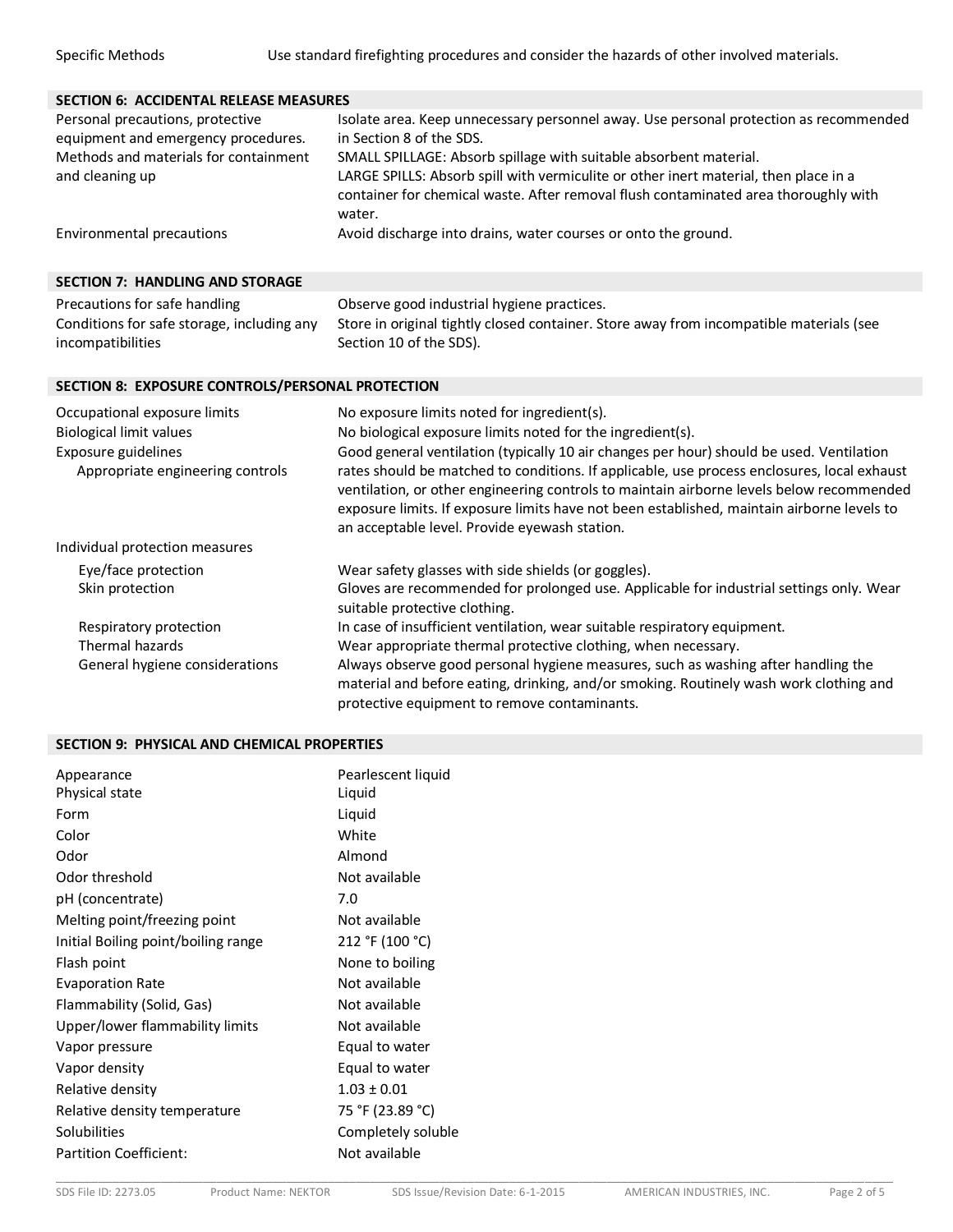| Auto-ignition temperature | Not available    |
|---------------------------|------------------|
| Decomposition temperature | Not available    |
| Viscosity                 | 2000 cSt         |
| Viscosity temperature     | 75 °F (23.89 °C) |

## **SECTION 10: STABILITY AND REACTIVITY**

| Reactivity                       | The product is stable and non-reactive under normal conditions of use, storage and |  |
|----------------------------------|------------------------------------------------------------------------------------|--|
|                                  | transport.                                                                         |  |
| Chemical stability               | Material is stable under normal conditions.                                        |  |
| Possible hazardous reactions     | No dangerous reaction known under conditions of normal use.                        |  |
| Conditions to avoid              | Contact with incompatible materials.                                               |  |
| Incompatible materials           | Strong oxidizing agents.                                                           |  |
| Hazardous decomposition products | No hazardous decomposition products are known.                                     |  |

## **SECTION 11: TOXICOLOGICAL INFORMATION**

Information on likely routes of exposure

| Eye contact<br>Skin contact               | Direct contact with eyes may cause temporary irritation.<br>No adverse effects due to skin contact are expected.    |
|-------------------------------------------|---------------------------------------------------------------------------------------------------------------------|
| Inhalation                                | No adverse effects due to inhalation are expected.                                                                  |
| Ingestion                                 | Expected to be a low ingestion hazard.                                                                              |
| Information on toxicological effects      |                                                                                                                     |
| Acute toxicity                            | Not available.                                                                                                      |
| Skin corrosion/irritation                 | Prolonged skin contact may cause temporary irritation.                                                              |
| Serious eye damage/eye irritation         | Direct contact with eyes may cause temporary irritation.                                                            |
| Respiratory sensitization                 | This product is not expected to cause respiratory sensitization.                                                    |
| Skin sensitization                        | This product is not expected to cause skin sensitization.                                                           |
| Germ cell mutagenicity                    | No data available to indicate product or any components present at greater than 0.1% are<br>mutagenic or genotoxic. |
| Carcinogenicity                           | This product is not considered to be a carcinogen by IARC, ACGIH, NTP, or OSHA.                                     |
| Reproductive toxicity                     | This product is not expected to cause reproductive or developmental effects.                                        |
| Specific organ toxicity-single exposure   | Not classified.                                                                                                     |
| Specific organ toxicity-repeated exposure | Not classified.                                                                                                     |
| Aspiration hazard                         | Not available.                                                                                                      |

## **SECTION 12: ECOLOGICAL INFORMATION**

| Ecotoxicity               | The product is not classified as environmentally hazardous. However, this does not exclude<br>the possibility that large or frequent spills can have a harmful or damaging effect on the<br>environment. |
|---------------------------|----------------------------------------------------------------------------------------------------------------------------------------------------------------------------------------------------------|
| Persistence/degradability | No data is available on the degradability of this product.                                                                                                                                               |
| Bioaccumulation           | No data available.                                                                                                                                                                                       |
| Mobility in soil          | No data available.                                                                                                                                                                                       |
| Other adverse effects     | No other adverse environmental effects (e.g. ozone depletion, photochemical ozone<br>creation potential, endocrine disruption, global warming potential) are expected from this<br>component.            |

| <b>SECTION 13: DISPOSAL CONSIDERATIONS</b> |                                                                                                                |
|--------------------------------------------|----------------------------------------------------------------------------------------------------------------|
| Disposal instructions                      | Dispose in accordance with applicable federal, state, and local regulations.                                   |
| Local disposal regulations                 | Dispose of in accordance with local regulations.                                                               |
| Hazardous waste code                       | Waste codes should be assigned by the user based on the application for which the<br>product was used.         |
| Waste from residue/unused product          | Dispose in accordance with all applicable regulations.                                                         |
| Contaminated packaging                     | Since emptied containers may retain product residue, follow label warnings even after<br>container is emptied. |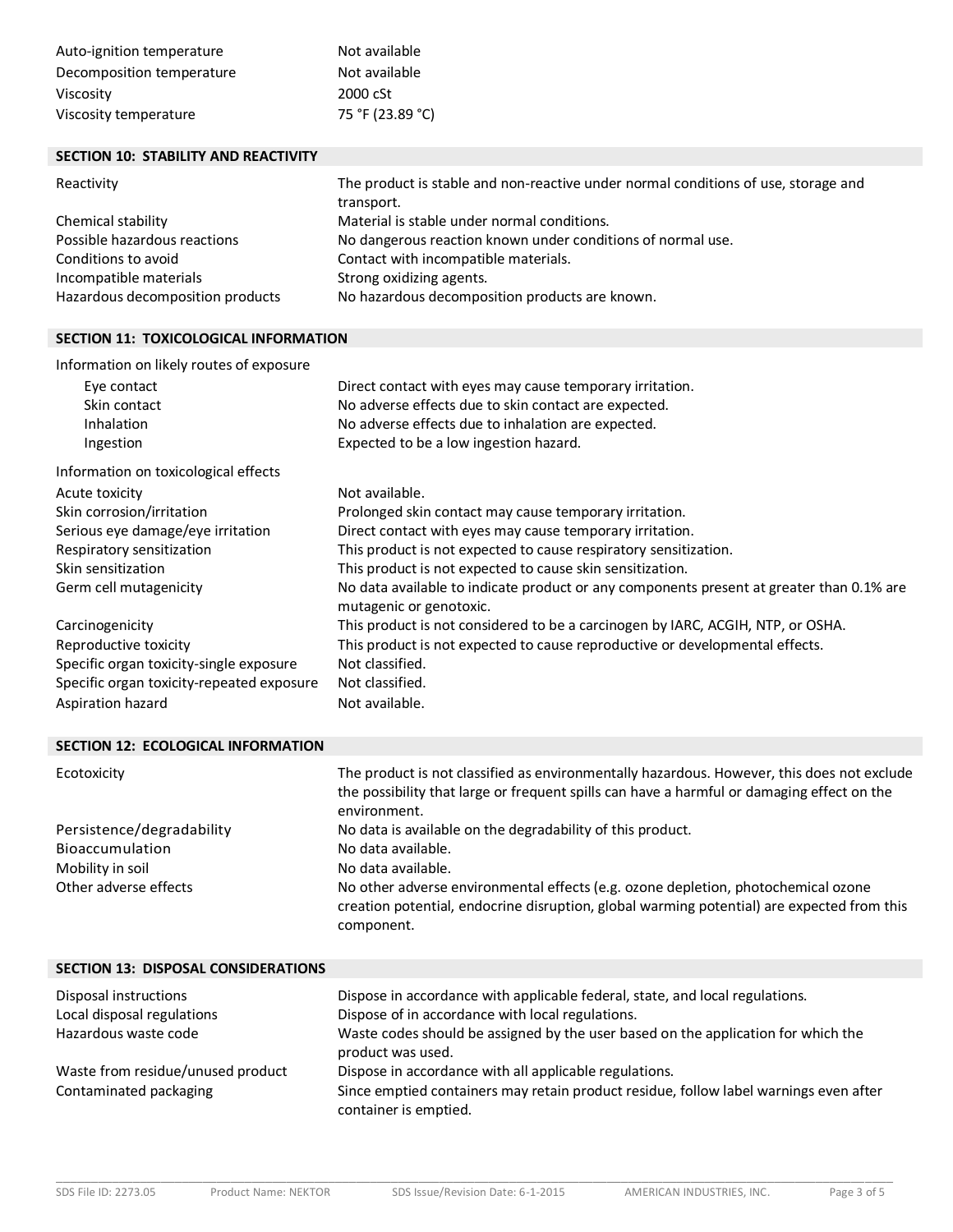# **SECTION 14: TRANSPORT INFORMATION**

DOT Not regulated as dangerous goods.

IATA Not regulated as dangerous goods.

IMDG Not regulated as dangerous goods.

## **SECTION 15: REGULATORY INFORMATION**

| <b>US Federal Regulations</b>                                        | This product is not known to be a "Hazardous Chemical" as defined by the OSHA Hazard Communication<br>Standard, 29 CFR 1910.1200.<br>All components are on the U.S. EPA TSCA Inventory List. |                                                                                                                                                                                                       |                                                                      |                        |
|----------------------------------------------------------------------|----------------------------------------------------------------------------------------------------------------------------------------------------------------------------------------------|-------------------------------------------------------------------------------------------------------------------------------------------------------------------------------------------------------|----------------------------------------------------------------------|------------------------|
| <b>Hazard Categories</b>                                             | TSCA Section 12(b) Export Notification (40 CFR707, Subpt. D)<br>CERCLA Hazardous Substance List (40 CFR 302.4)<br>Superfund Amendments and Reauthorization Act of 1986 (SARA)                | US. OSHA Specifically Regulated Substances (29 CFR 1910.1001-1050)                                                                                                                                    | Not regulated. Not listed.                                           |                        |
|                                                                      | Immediate Hazard                                                                                                                                                                             | No                                                                                                                                                                                                    |                                                                      |                        |
|                                                                      | Delayed Hazard                                                                                                                                                                               | No                                                                                                                                                                                                    |                                                                      |                        |
|                                                                      | <b>Fire Hazard</b>                                                                                                                                                                           | No                                                                                                                                                                                                    |                                                                      |                        |
|                                                                      | Pressure Hazard                                                                                                                                                                              | No                                                                                                                                                                                                    |                                                                      |                        |
|                                                                      | <b>Reactivity Hazard</b>                                                                                                                                                                     | No                                                                                                                                                                                                    |                                                                      |                        |
|                                                                      | SARA 302 Extremely hazardous substance                                                                                                                                                       |                                                                                                                                                                                                       | Not listed.                                                          |                        |
|                                                                      | SARA 311/312 Hazardous chemical                                                                                                                                                              |                                                                                                                                                                                                       | No                                                                   |                        |
| SARA 313 (TRI reporting)                                             |                                                                                                                                                                                              |                                                                                                                                                                                                       | Not regulated.                                                       |                        |
| Other federal regulations                                            |                                                                                                                                                                                              |                                                                                                                                                                                                       |                                                                      |                        |
| Clean Air Act (CAA) Section 112 Hazardous Air Pollutants (HSPs) List |                                                                                                                                                                                              |                                                                                                                                                                                                       | Not regulated.                                                       |                        |
|                                                                      | Clean Air Act (CAA) Section 112(r) Accidental Release Prevention                                                                                                                             |                                                                                                                                                                                                       | Not regulated.                                                       |                        |
| (40 CFR 68.130)                                                      |                                                                                                                                                                                              |                                                                                                                                                                                                       |                                                                      |                        |
| Safe Drinking Water Act (SDWA)                                       |                                                                                                                                                                                              |                                                                                                                                                                                                       | Not regulated.                                                       |                        |
|                                                                      | Food and Drug Administration (FDA)                                                                                                                                                           |                                                                                                                                                                                                       | Not regulated.                                                       |                        |
| US state regulations                                                 |                                                                                                                                                                                              |                                                                                                                                                                                                       |                                                                      |                        |
|                                                                      |                                                                                                                                                                                              | California Safe Drinking Water and Toxic Enforcement Act of 1986                                                                                                                                      | This material is not known to contain any                            |                        |
| (Proposition 65):                                                    |                                                                                                                                                                                              |                                                                                                                                                                                                       | chemicals currently listed as carcinogens or<br>reproductive toxins. |                        |
|                                                                      | US Massachusetts RTK - Substance List                                                                                                                                                        |                                                                                                                                                                                                       | Not regulated.                                                       |                        |
|                                                                      | US Pennsylvania RTK - Hazardous Substances                                                                                                                                                   |                                                                                                                                                                                                       | Not listed.                                                          |                        |
| US New Jersey Worker and Community Right-to-Know Act                 |                                                                                                                                                                                              |                                                                                                                                                                                                       | Not listed.                                                          |                        |
| US Rhode Island RTK                                                  |                                                                                                                                                                                              | Not regulated.                                                                                                                                                                                        |                                                                      |                        |
|                                                                      |                                                                                                                                                                                              | US - California Proposition 65 - Carcinogens Reproductive Toxicity (CRT)                                                                                                                              | Not listed                                                           |                        |
| International Inventories                                            |                                                                                                                                                                                              |                                                                                                                                                                                                       |                                                                      |                        |
| Country/region                                                       | <b>Inventory Name</b>                                                                                                                                                                        |                                                                                                                                                                                                       |                                                                      | On Inventory (yes/no)* |
| Australia                                                            |                                                                                                                                                                                              | Australian Inventory of Chemical Substances (AICS)                                                                                                                                                    |                                                                      | Yes                    |
| Canada                                                               |                                                                                                                                                                                              | Domestic Substances List (DSL)                                                                                                                                                                        |                                                                      | Yes                    |
| Canada                                                               |                                                                                                                                                                                              | Non-Domestic Substances List (NDSL)                                                                                                                                                                   |                                                                      | No                     |
| China                                                                |                                                                                                                                                                                              | Inventory of Existing Chemical Substances in China (IECSC)                                                                                                                                            |                                                                      | Yes                    |
| Europe                                                               |                                                                                                                                                                                              | European Inventory of Existing Commercial Chemical Substances (EINECS)                                                                                                                                |                                                                      | Yes                    |
| Europe                                                               |                                                                                                                                                                                              | European List of Notified Chemical Substances (ELINCS)                                                                                                                                                |                                                                      | No                     |
| Japan                                                                |                                                                                                                                                                                              | Inventory of Existing and New Chemical Substances (ENCS)                                                                                                                                              |                                                                      | Yes                    |
| Korea                                                                | Existing Chemicals List (ECL)                                                                                                                                                                |                                                                                                                                                                                                       |                                                                      | Yes                    |
| New Zealand                                                          | New Zealand Inventory                                                                                                                                                                        |                                                                                                                                                                                                       |                                                                      | Yes                    |
| Philippines                                                          |                                                                                                                                                                                              | Philippine Inventory of Chemicals and Chemical Substances                                                                                                                                             |                                                                      | Yes                    |
| <b>United States</b>                                                 |                                                                                                                                                                                              | Toxic Substances Control Act (TSCA) Inventory<br>*A "Yes" indicates this product complies with the inventory requirements administered by the governing country(s). A "No" indicates that one or more |                                                                      | Yes                    |

\*A "Yes" indicates this product complies with the inventory requirements administered by the governing country(s). A "No" indicates that one or more components of the product are not listed or exempt from listing on the inventory administered by the governing country(s).